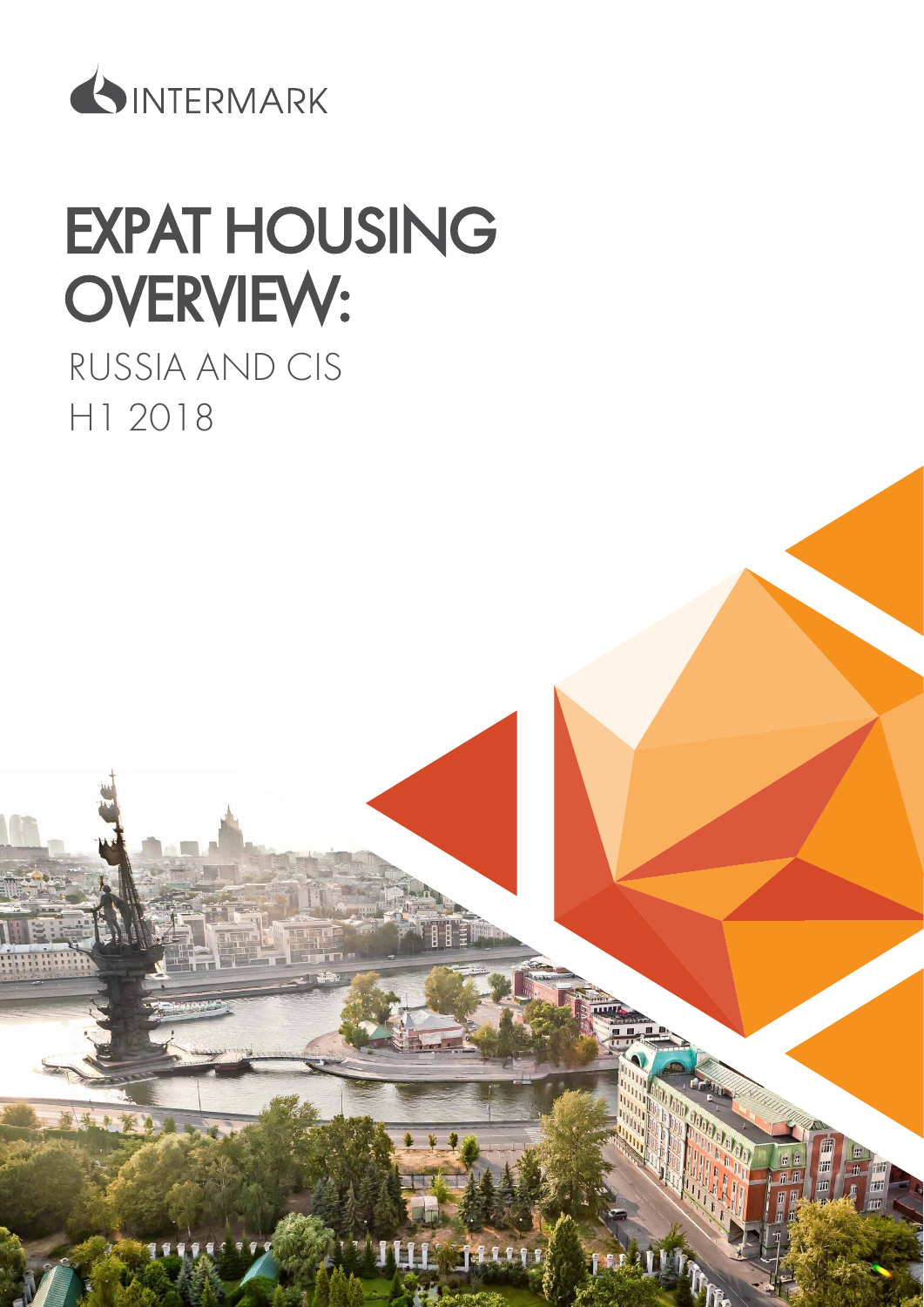## SINTERMARK

# Who is a **Tenant**

#### **NATIONALITIES**

A quarter of all requests from tenants over the past year were made by Russian citizens. Other 75 % go to the foreigners.

#### SINGLE/FAMILIES

Interest in prime apartments came predominantly from families the age range of 30 to 35 years old, at 23% of all requests received this year.



Over the first six months of 2018 the volume of supply has increased by 4% and by 9% comparing with the same period year ago.



As year ago, around 2/3 of all supply (64%) was concentrated within five districts: Arbat-Kropotkinskaya, Tverskaya-Kremlin, Leningradsky Prospekt, Zamoskvorechye and Leninsky Prospekt.



Chart Analysis of prime real estate tenant's nationalities





Dynamics of the supply of Moscow prime rental market (January 2017 – June 2018)





#### Analysis of the most popular areas for living in Moscow in terms of supply

Arbat-Kropotkinskaya Leningradsky Prospect Krasnopresnenskaya Leninsky Prospect Zamoskvorechye Tverskaya-Kremlin Patriarshie Prudy Lubyanka-Kitay-Gorod Kuntsevo Kutuzovsky Prospect Frunzenskaya Taganskaya Prospekt Mira Other Tsvetnoy Boulevard